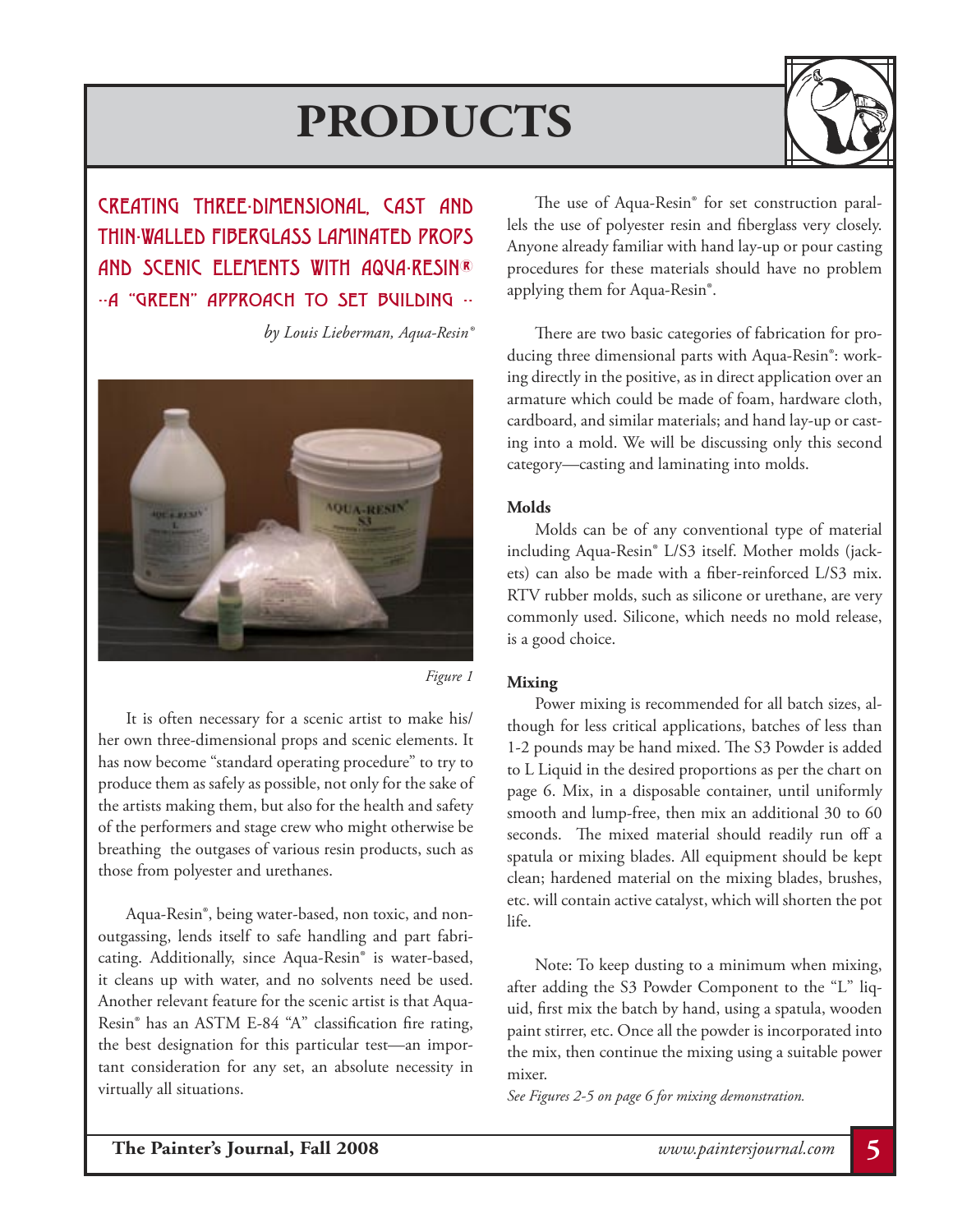





*Figure 2*





*Figure 6*



*Figure 4*

*Figure 5*



*Figure 7*

### **Thin-Walled Laminations**

 The Aqua-Resin® L/S3 system provides fiberglass laminating and gel/surface coat mixes in which the L Liquid Component and S3 Powder Component are combined in simple proportions by weight or by volume.

## **LAMINATING & GEL/SURFACE COATS (Not for Casting Solid)**

|        | Liquid    | Powder            |
|--------|-----------|-------------------|
| Weight | `part "L" | 2 to 3 parts "S3" |
| Volume | part "L"  | 2 parts "S3"      |

# **Casting Solid**

 For small pieces, an L/S3 mix may be poured directly into a mold. Four parts S3 or more to one part L (by weight) should be used for this purpose. Vibrate into mold if necessary. Casting solid is useful primarily for small props, no larger than a fist. Anything larger should be laid-up with fiberglass or other suitable fibers such as burlap, in a thin walled lamination. *(Fig. 6&7*)

**6** *www.paintersjournal.com* **The Painter's Journal, Fall 2008**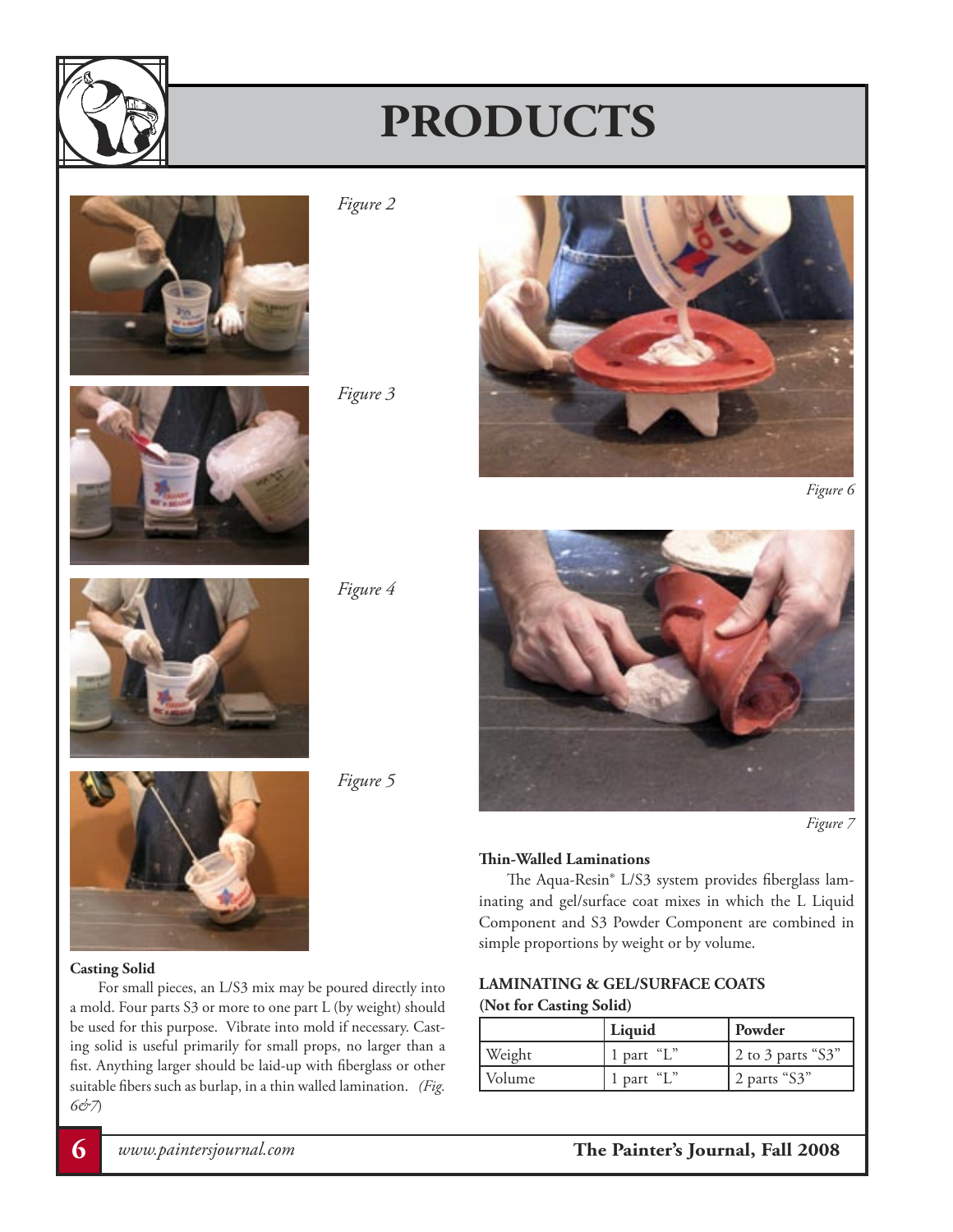The typical pot life  $-30$  to 60 minutes  $-$  is, to a large degree, variable, as are other properties, simply by adjusting the quantity of powder.

*Extra powder will:* increase hardness and stiffness, decrease flexibility, decrease set time, and decrease beta (*see p. 8*).

*Less powder will:* decrease hardness, increase flexibility and chip resistance, increase pot life, increase beta, and facilitate wet-out of the fiberglass.

#### **Gel/Surface Coat**

 Using a medium-stiff brush ("chip brush"), paint the gel/ surface coat-mix into the prepared mold. One or two coats are sufficient. Once the gel/surface coat has solidified (not necessarily cured), approximately 5 to 10 minutes for brush coats, the laminating coats can be applied. Gel/surface coats can be quite thin, typically about 1/32" thick.

 In many cases, with a mold that has deep areas with steep side walls, the Aqua-Resin® mix will tend to run down the sides and pool at the low point of the mold. In such cases, thickening or reinforcing the gel/surface coat will prevent this. Some suitable materials for this purpose are THX-6™ thickener, and Aqua-Glass™ ½" chopped fiber, each used alone or in combination, or Aqua-Veil™ Surfacing Veil used by itself with the Aqua-Resin® mix. *(Figures 8-11)*



*Figure 8*

*Figure 9*





#### **Fiberglass Laminating**

*Figure 11*

 The fiberglass laminating mix, in conjunction with suitable fiber reinforcement, can be brush applied anytime after the gel/surface coat has solidified. Three-quarter ounce fiberglass mat is an acceptable glass reinforcement material. Soaking the mat in water, and then wringing it out well or allowing it to dry, will both make the mat "drape" better, and increase the strength of the laminate.

Wet-out each layer thoroughly with the L/S3 mix; each side of the mat should have wet laminating-mix applied to it. That is, the mat should be placed on an area of the mold previously wetted with laminating-mix, then tamped through with the mix from the other side. Additional laminations may be added immediately, or at a later time. The use of a hard finned fiberglass laminating roller will help release bubbles, increase strength and reduce the amount of laminating mix required. For additional strength substitute Aqua-Glass™ 3.5-1" or 4.5" chopped fiber for all or part of the chopped strand mat. *See Figures 12-15 on page 8 for demonstration.*

 It is important to note that total wall thickness of properly applied laminating plus gel/surface coat layers typically is not more than 1/8". For many set applications, however 1/8" may be more than what is needed; 1/16" or 3/32" might be enough.

**The Painter's Journal, Fall 2008** *www.paintersjournal.com* **7**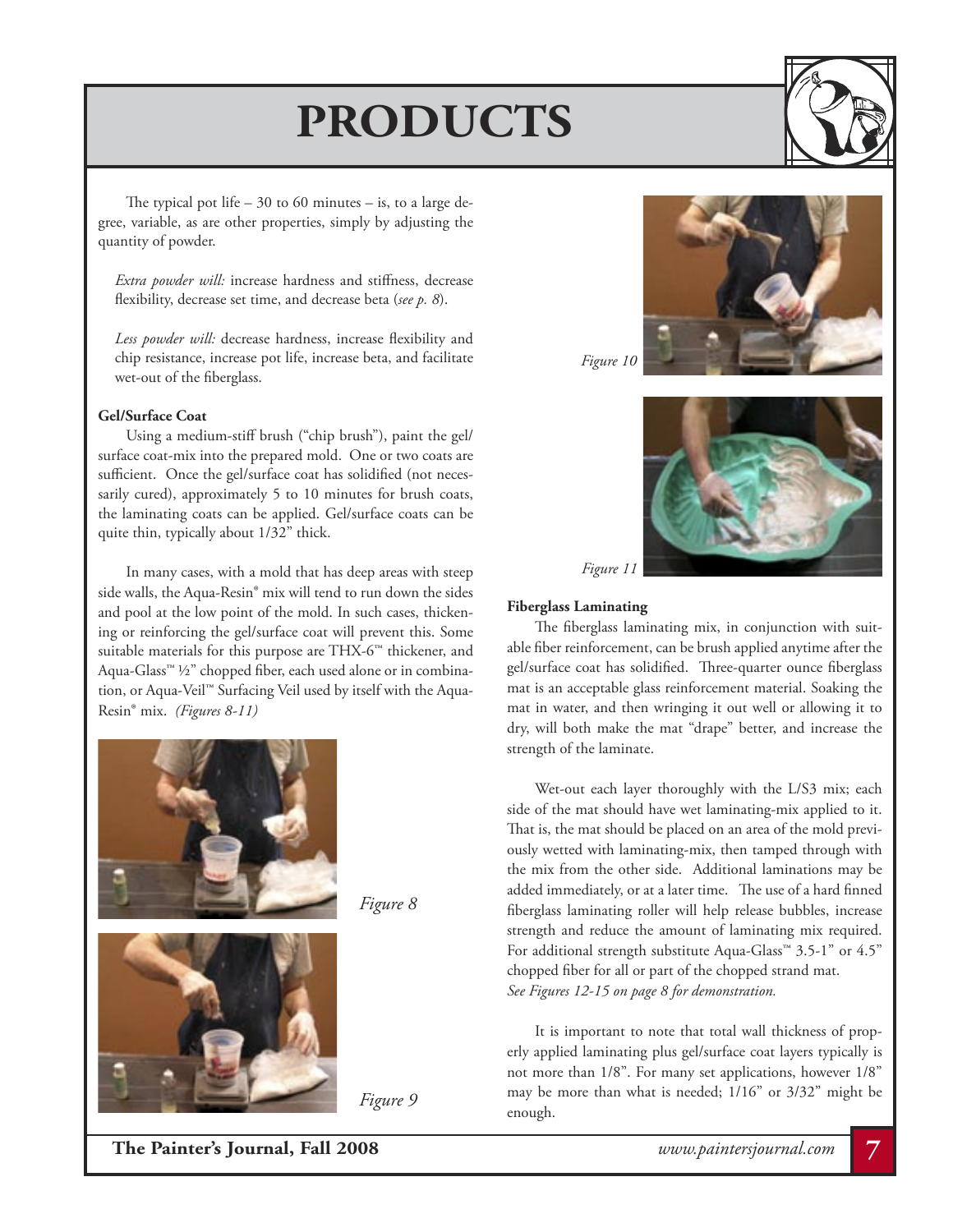



*Figure 12*



*Figure 13*



*Figure 14*



*Figure 15 Figure 16*

Do not attempt to test strength or hardness at this stage. After 24-48 hours the strength will substantially increase, and can be assessed then.

### **Demolding**

 If time allows, an overnight cure before demolding is preferable. However, if using flexible molds, demolding can be done as soon as the material is hard to the touch, usually within one hour of application. When demolding from a rubber mold, deform the mold, not the cast or laminated piece.

### **Beta Stage**

 Immediately after the mixed product has solidified, it is in the beta stage. At this point the material is very easy to work, and we recommend doing most tooling and wet sanding operations during this period. This stage can last up to 24 hours. (Please note that during the beta stage the material is not fully cured and maximum strength has not yet been achieved.)

 Depending on thickness and beta, a demolded part can be cut with a utility knife, hacksaw blade, or a conventional fine cut wood saw. Power tools are seldom necessary, and are generally avoided because they can create excessive dust. Additional shaping can easily be done with a Stanley Sure-Form plane. If sanding is necessary, wet sanding using waterproof sandpaper is preferred both for the ease of sanding, and also because no dust is produced.